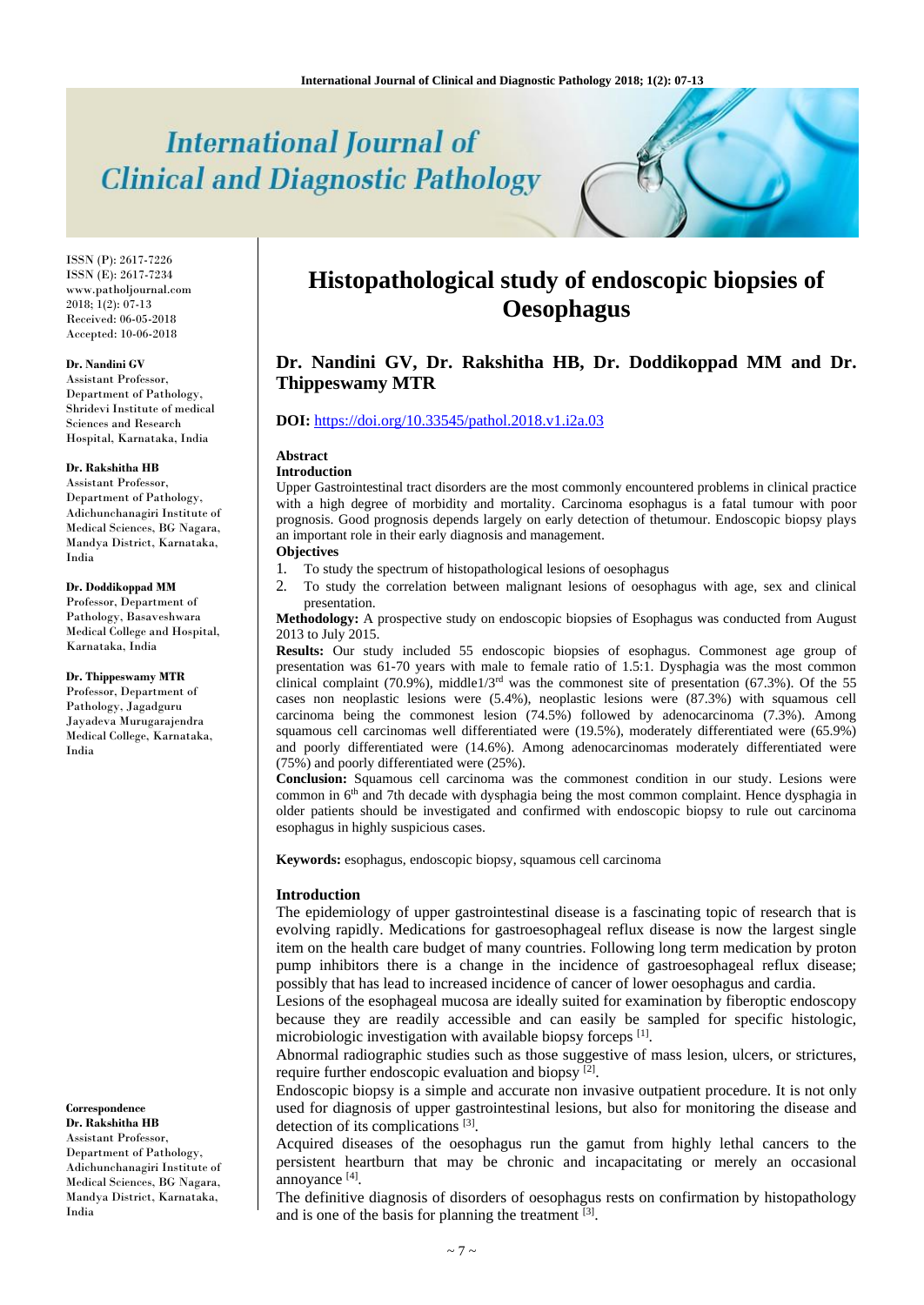The most common diagnostic problems encountered with esophageal biopsy specimens involve the evaluation of oesophagitis and its consequences. Esophagitis can be caused by diverse agents such as physical, chemical, and biologic agents, butthe most common culprit is gastroesophageal reflux, with infectious organisms holding a distant second place [5].

Patients who are suffering from symptomatic heartburn and regurgitation are clinically classified as gastroesophageal reflux disease, in the absence of oesophageal mucosal abnormalities as nonerosive reflux disease [6].

Dysphagia is one of the commonest clinical complaint that may be caused by a variety of upper gastrointestinal disorders, ranging from benign to malignant. These conditions include neuromuscular or structural disorders causing dysmotility either in the oropharynx or oesophagus (oesophageal body, lower oesophageal sphincter or cardia). The true prevalence of dysphagia is not known, but it is reported to be 16% to 22% after 50 years of age. Often it leads to the finding of an anatomical or motility disorder of the oesophagus. As a part of the alarm symptoms, dysphagia needs to be investigated thoroughly on an urgent basis to establish early diagnosis in the course of patient's management so as to rule out any ongoing serious pathology such as a neoplastic process [7].

Oesophageal cancer is the eighth most common cancer world wide. Adenocarcinoma is predominantly disease of Western Europe, Australia, and North America; Squamous cell carcinoma predominates in Southeastern Africa, Southern Russia, Asia.

The prognosis is poor for patients with esophageal cancer, prompting the search for new treatment strategies. Risk factors for squamous cell carcinoma are alcohol and tobacco use, poverty, caustic oesophageal injury, achalasia, tylosis, Plummer-Vinson syndrome, and frequent consumption of very hot beverages [4].

Barrett esophagus is one of the strongest risk factor and known precursor for adenocarcinoma oesophagus, a lethal malignancy with a rapidly rising incidence. Other risk factors include obesity, smoking, and diet low in fruits and vegetables. Currently endoscopic biopsy for histopathology is one of the gold standard method for diagnosing Barrett esophagus as well as development of dysplasia and carcinoma<sup>[10]</sup>.

Endoscopic mucosal resection is currently the only method which reliably determines the depth of invasion of superficial cancers and is an important aspect of staging cancer [11] .

## **Objectives**

- 1. To study the spectrum of histopathological lesions of oesophagus
- 2. To study the correlation between malignant lesions of oesophagus with age, sex and clinical presentation.

#### **Materials and Methods**

The present study included 55 endoscopic biopsies of oesophagus. They were taken from the patients clinically suspected of oesophageal lesions in gastroenterology

section, JJM Medical college, Davangere in Karnataka, India from  $1<sup>st</sup>$  August 2013 to 31 $<sup>st</sup>$  July 2015. Brief clinical</sup> history was taken from the patients which included age, sex, chief complaints, endoscopic findings and endoscopic diagnosis.

After obtaining the informed consent from the patient, endoscopic biopsies were taken by an experienced gastroenterologist. Entire tissue was routinely processed and embedded in paraffin with mucosal surface uppermost. Five micron thick sections were cut perpendicular to this surface and four to five sections were prepared on each slide. Each section was stained with H and E, studied microscopically. The findings were then correlated with the age, sex, and clinical presentation. Special stains like Periodic acid Schiff (PAS), Alcian blue, and mucicarmine were performed whenever necessary.

Ethical clearance for the study was obtained.

#### **Inclusion Criteria**

All the endoscopic biopsies of oesophagus

#### **Exclusion Criteria**

- 1. Resected oesophageal lesions
- 2. Patients with contraindications to undergo endoscopy and biopsy like medically unstable patients such as hemodynamic instability, hypoxia, cardiac arrhythmia, esophageal perforation.
- 3. Unwilling patients

**Statistical analysis:** Chi square test was used to study the correlation between malignant lesions of Esophagus with clinical presentation.

#### **Results**

The present study included 55 endoscopic biopsies between the period of August 2013 to July 2015. The following results were observed.



**Graph 1:** Age distribution of oesophageal lesions most common affected age group in our study was 61-70years.

In our study out of 55 patients 29 (52.7%) cases were in the age group of 61 to 70 years, next frequent age group affected was 71-80 years 10 (18.2%) cases, lesions were less frequent below 50 years of age. (Graph 1)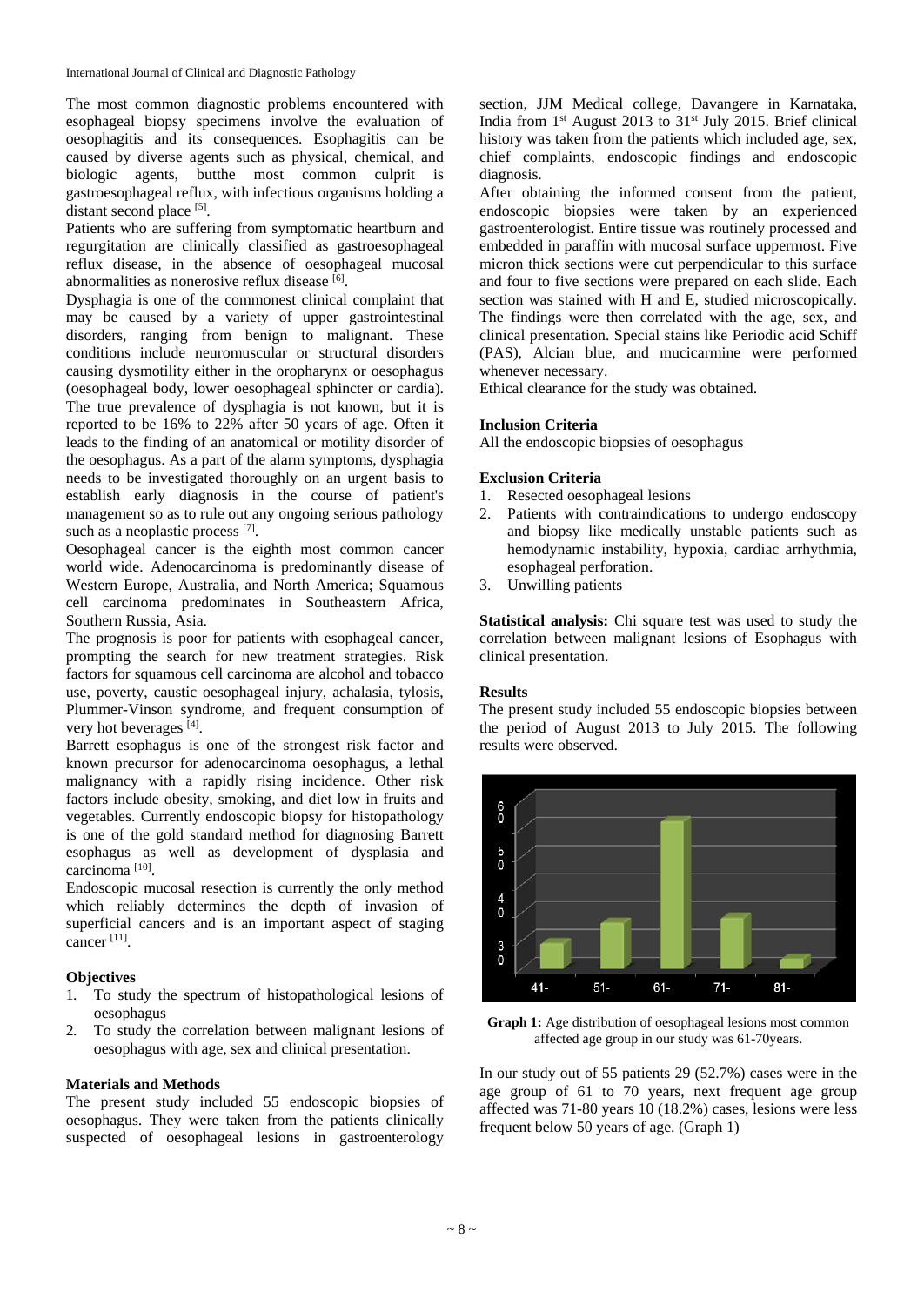

**Graph 2:** Sex distribution of oesophageal lesions

There were 33 male and 22 female patients with a male to female ratio of 1.5:1. Males were predominantly affected (Graph 2)

## **Chief complaints in the studied patients**

Most common clinical complaint in our study was dysphagia (70.9%), next common was weight loss (12.7%), followed by epigastric pain (9.1%) cases, and vomiting in (7.2%) cases.

Dysphagia in our cases was progressive, initially for solids later progressed to liquids.

#### **Site wise distribution of oesophageal lesions**

Lesions were most common in the middle  $1/3<sup>rd</sup>$  of oesophagus in the present study which accounted for 37  $(67.3\%)$  cases. Next common site was lower  $1/3<sup>rd</sup>$  16  $(29.1\%)$  cases, followed by upper  $1/3^{rd}$  2 (3.6%) cases.

#### **Distribution of oesophageal lesions**

Neoplastic lesions constituted majority of the cases in our study 48 (87.3%) cases, non-neoplastic lesions were 3 (12.7%) cases. In our study inconclusive cases constituted 4 (7.3%) cases. No opinion was possible in these cases as the biopsy material was inadequate, it showed few necrotic bits of tissue with few inflammatory cells on microscopy. Hence repeat biopsy was advised in these cases.

#### **Distribution of non neoplastic lesions of oesophagus**

Non neoplastic lesions in our study were Inflammatory lesion of oesophagus, Hyperplastic mucosa, Granulation tissue all of which constituted 1case each (33.3%) of total non-neoplastic lesions.

|  |  |  | Table 1: Distribution of neoplastic lesions of oesophagus |
|--|--|--|-----------------------------------------------------------|
|  |  |  |                                                           |

| <b>Diagnosis</b>                     | No of cases   Percentage |
|--------------------------------------|--------------------------|
| Barrett's esophagus                  | 2.1%                     |
| High grade intraepithelial neoplasia | 4.2%                     |
| Squamous cell carcinoma              | 85.4%                    |
| Adenocarcinoma                       | 8.3%                     |
| Total                                | 00%                      |

In our study squamous cell carcinomas were the predominant lesion accounting for 41 (85.4%) of cases of all the neoplastic lesions, next common was adenocarcinoma 4 (8.3%) cases, followed by high grade intraepithelial neoplasia 2 (4.2%) cases (Fig 1), and Barrett's esophagus 1  $(2.1\%)$  case. (Table 1) (Fig 2).

## **Distribution of malignant lesions of oesophagus**

Squamous cell carcinoma was the predominant malignant lesion accounting for 41 (91.1%) cases of malignant lesions, followed by adenocarcinoma 4 (8.9%) cases.

| <b>Diagnosis</b>        | 41-50 | 51-60 | 61-70                                                                  | 71-80 | 81-90 | Total No. of cases   Percentage |       |
|-------------------------|-------|-------|------------------------------------------------------------------------|-------|-------|---------------------------------|-------|
| Squamous cell Carcinoma |       |       |                                                                        | 10    |       |                                 | 91.1% |
| Adeno Carcinoma         |       |       |                                                                        |       |       |                                 | 8.9%  |
| Total                   |       |       | $(4.8\%)$ $(8.7\%)$ $(17.8\%)$ $(21.46.7\%)$ $(10.22.3\%)$ $(2.4.4\%)$ |       |       | 45                              | 100%  |

**Table 2:** Distribution of age in relation to malignant lesions of oesophagus

Most common age group affected by Squamous cell carcinoma and adenocarcinoma was between 61- 70 years. (Table 2)

Table 3: Distribution of sex in relation to malignant lesions of oesophagus

| <b>Sex</b> | Squamous cell carcinoma | Adenocarcinoma | <b>Total</b> |
|------------|-------------------------|----------------|--------------|
| Male       |                         |                | 32 (71.1%)   |
| Female     |                         |                | 13 (28.9%)   |
| Total      | 4.                      |                | 100%.        |

Malignant lesions of oesophagus were more in male patients compared to females.

Male: female ratio for malignant lesions of oesophagus in our study was 2.5:1. cases each. (Table 3)

**Table 4:** Histological grading of esophageal carcinoma

|                                   |           | Well differentiatedModerately DifferentiatedPoorly Differentiated |           | Total      |
|-----------------------------------|-----------|-------------------------------------------------------------------|-----------|------------|
| Squamous cell Carcinoma           | 8 (19.5%) | $27(65.9\%)$                                                      | 5 (12.2%) | 40 (97.6%) |
| Basaloid squamous cell Carcinomal |           |                                                                   | $(2.4\%)$ | 1(2.43%)   |
| Adenocarcinoma                    |           | (75%)                                                             | (25%)     | $4(100\%)$ |

In our study 41 cases were squamous cell carcinoma with various degrees of differentiation, 8 (19.5%) were well differentiated (Fig 3), 27 cases (65.9%) were moderately differentiated (Fig 4) and 6 (14.6)% were poorly differentiated (Fig 5) squamous cell carcinomas. 4 cases

were adenocarcinoma, out of these, moderately differentiated accounted for 3 (75%) cases of the total adenocarcinomas (Fig 6), poorly differentiated carcinoma constituted 1 (25%) case of total adenocarcinomas (Fig 7) (Table 4).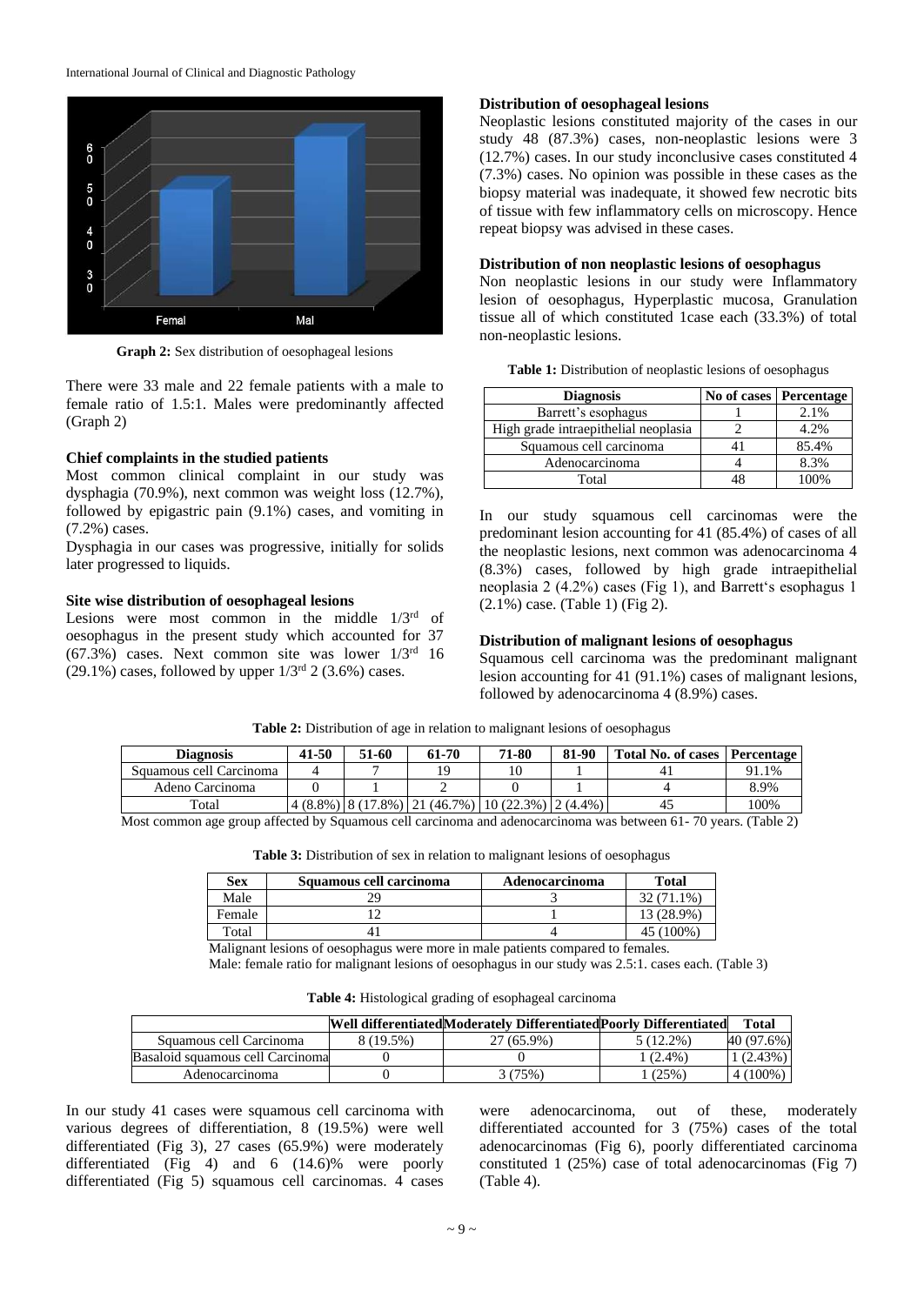#### **Histological subtypes of adenocarcinoma oesphagus**

Among four cases of adenocarcinoma, tubular carcinoma (50%) was the commonest subtype followed by both papillary and mucinous variants constituting (25%) each. In our study there was 1case (25%) of Papillary adenocarcinoma oesophagus, histologically composed of an infiltrating tumour composed of papillary structures and glands lined by pleomorphic columnar cells with vacuolated to eosinophilic cytoplasm. Core of the papillae showed fibrovascular connective tissue.

In our study Tubular adenocarcinoma esophagus were 2cases accounted for (50%) of the total adenocarcinomas. Histologically displayed infiltrating tumour arranged in the

form of tubules lined by pleomorphic columnar epithelium showing moderate atypia. Adjacent area shows detached bit of squamous epithelium and Barrett mucosa lined by goblet cells.

There was 1 case (25%) of Mucinous adenocarcinoma, histologically displayed infiltrating tumour composed of tumour cells arranged in cords and small nests. Tumour cells are large pleomophic cells having scant cytoplasm with hyperchromatic nuclei which are embedded in a mucinous matrix. Mucin component constituted >50% of tumourcomponent. Periodic Acid Schiff (PAS) stain was used to demonstrate mucin.

|                                            | Squamous cell Carcinoma | Adenocarcinoma |  |  |
|--------------------------------------------|-------------------------|----------------|--|--|
| Dysphagia                                  | 34 (75.6%)              | 1 (2.2%)       |  |  |
| Weight loss                                | $6(13.3\%)$             |                |  |  |
| Epigastric pain                            |                         | $4(8.9\%)$     |  |  |
| Vomitting                                  | $1(2.2\%)$              |                |  |  |
| Total                                      | 41 (91.1%)              | $5(8.9\%)$     |  |  |
| Chi square= $35.973$ p-value = $< 0.00001$ |                         |                |  |  |

**Table 5:** Correlation between clinical complaints and Esophageal Carcinoma

The chi square statistic is 35.973. The p-value is <0.00001. The result is significant at <0.05.

Dysphagia was the most common clinical complaint for squamous cell carcinomas in our study (75.6%) cases of malignant lesions, followed weight loss in (13.3%) cases. Epigastric pain was the most common complaint in

adenocarcinoma accounting for (8.9%) cases of all malignant lesions. (Table 5)

#### **Correlation between biopsy site and Esophageal Carcinoma**

The most common site of biopsy for squamous cell carcinoma was middle  $1/3^{\text{rd}}$ seen in (68.9%) of cases of total malignant lesions, followed by lower  $1/3<sup>rd</sup>$  (17.8%) of cases, and upper  $1/3<sup>rd</sup>$  in (4.4%) cases.

The most common site of biopsy for adenocarcinoma was lower1/3rd (8.9%) of malignant lesions.



**Fig 1:** High grade Intraepithelial Neoplasia of Esophagus (X 100, H&E Stain) Inset: Architectural disarray, loss of polarity and cellular atypia involving upper half of the epithelium (X 400, H&E Stain)



**Fig 2:** Barrett Esophagus (X 100, H&E Stain) Inset: Typical metaplastic glands lined by goblet cells (X 400, H&E Stain)



**Fig 3:** Well differentiated Squamous cell carcinoma of Esophagus (X 100, H&E Stain)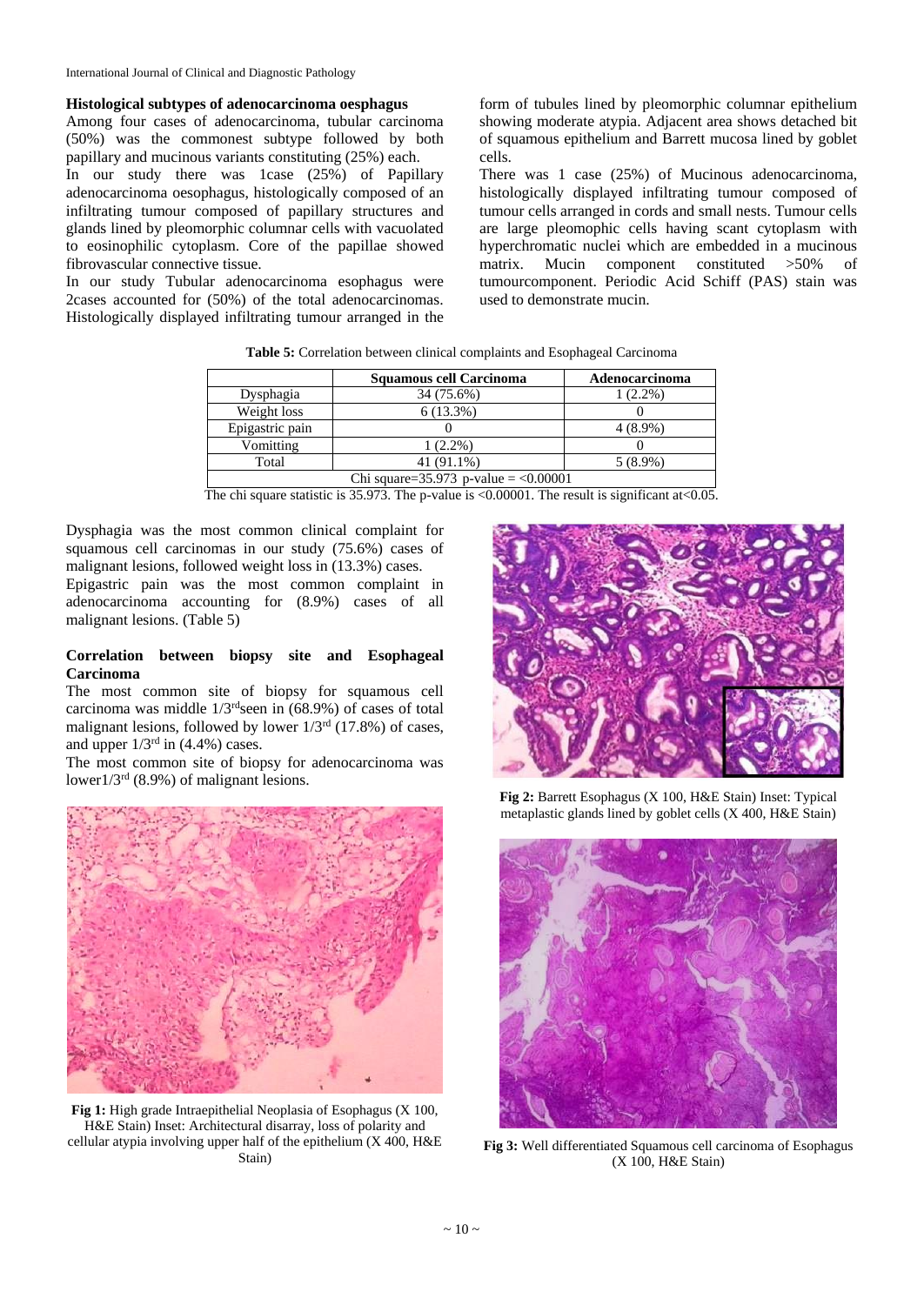

**Fig 4:** Moderately differentiated Squamous cell carcinoma Esophagus (X 100, H&E Stain) Inset: Individual cell keratinization (X 400, H&E Stain)



**Fig 5:** Poorly Differentiated Squamous cell carcinoma Esophagus (X 100, H & EStain) Inset: Atypical squamous epithelium showing marked nuclearpleomorphism (X 400, H&EStain)



**Fig 6:** Moderately differentiated Adenocarcinoma Esophagus (Tubular variant) (X 100, H&E Stain)



**Fig 7:** Poorly differentiated adenocarcinoma esophagus (M*ucinous variant*) (X 100, H&EStain)

#### **Discussion**

In the present study, a total of 55 endoscopic biopsies of oesophagus were studied from August 2013 to July 2015.

#### **Comparison of endoscopic biopsy lesions of oesophagus**

In our study malignant lesions were predominant constituting (87.2%) oesophageal lesions which is similar to study conducted by Bukhari et al (2009) [12] neoplastic lesions-73%<sup>,</sup> Islam *et al.* (2014)<sup>[13]</sup> neoplastic lesions-81.8% and Shah *et al.* (2015)<sup>[14]</sup>. neoplastic lesions-84.4%. In our study non neoplastic lesions constituted 5.5% of cases and in remaining 7.3% of cases repeat biopsy was advised as the biopsy material was inadequate.

#### **Comparision of most common age group of presentation for oesophageal carcinoma**

Most common age group of presentation in our study was 61-70 years which is slightly higher compared to study conducted by Leenadevi *et al*. (1980) [15] , Prabhakar *et al*.  $(1988)$ <sup>[16]</sup> and Chitra *et al.*  $(2004)$ <sup>[17]</sup> in which the most common age group affected was between 51-60 years.

#### **Comparison of sex ratio distribution of Esophgeal Carcinoma**

The ratio of male: female in esophageal carcinoma in our study was 2.5:1. Esophageal carcinomas were more in males compared to females which is in accordance with the studies conducted by Khodaskar et al. (1982)<sup>[18]</sup>, Sankaranarayanan *et al*. (1991) [19] , Khuroo *et al.* (1992) [20] , Chitra *et al*. (2004) [17] and Bathija *et al*. (2014) [21] .

### **Comparison of site of biopsy in Esophageal Carcinoma:**

In our study most common site of carcinoma esophagus was middle 1/3rd accounted for (68.9%) of cases. Next common site was lower  $1/3^{rd}$  (26.5%) cases followed by upper  $1/3^{rd}$ (4.4%) cases.

Our observation is similar to study conducted by Makdhoomi *et al.* (2005) <sup>[22]</sup>, Balazs *et al.* (2013) <sup>[23]</sup>, Rashmi *et al*. (2013) [3] , Jayanthi *et al*. (2006) [24] , Wu *et al*. (2003) [25] and Semnani *et al*. (2005) [26] .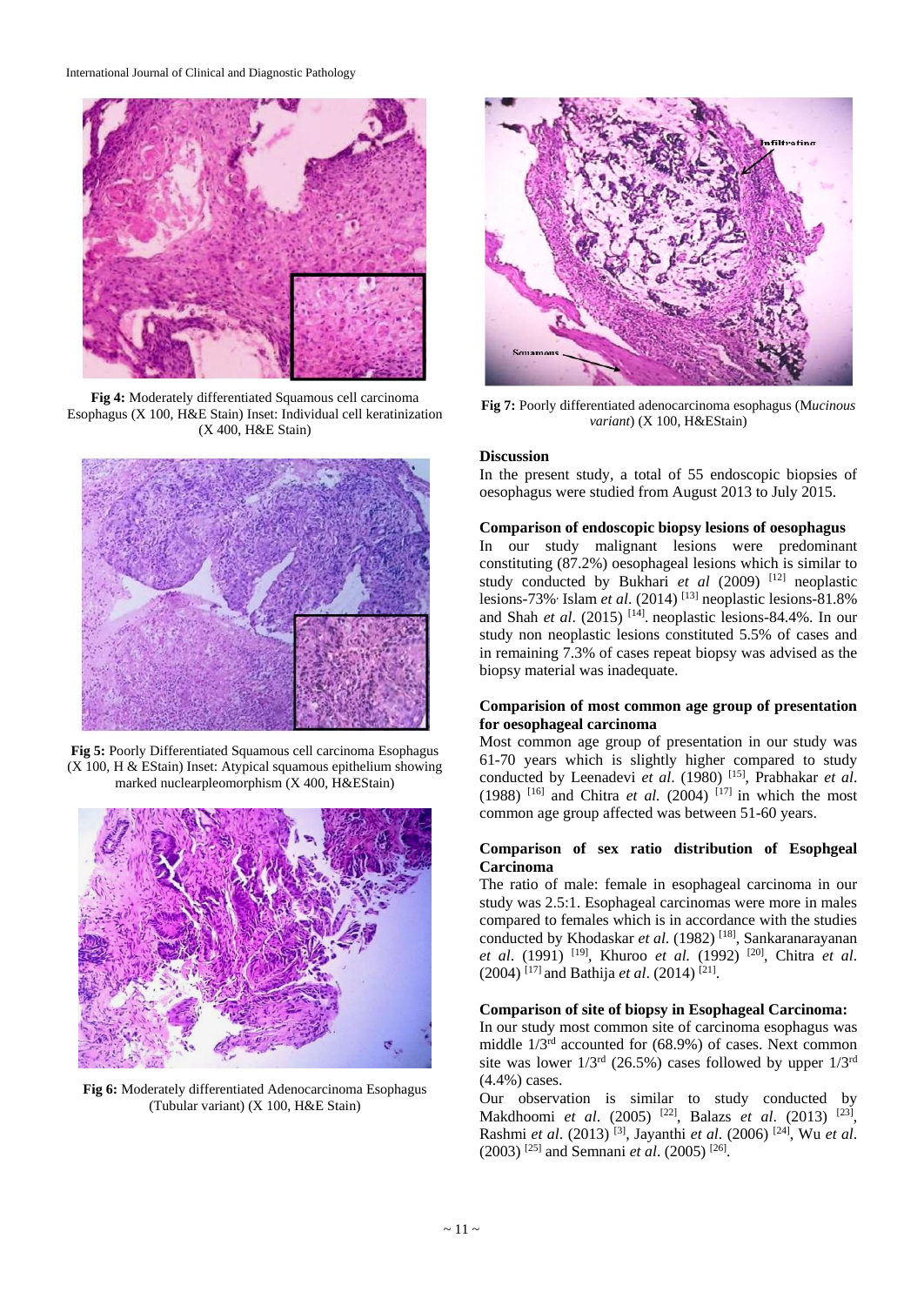#### **Comparison of type of growth in esophgeal carcinoma**

In the present study polypoidal type of growth was most common endoscopic finding next common was ulcerative growth followed by infiltrative growth which is similar to study conducted by Shah et al. (2015)<sup>[14]</sup> with slight higher number cases presenting as polypoidal growth in our study.

#### **Comparision of most common chief complaint in esophgeal carcinoma**

In the present study dysphagia was the most common complaint accounting for 77.8% of cases which is similar to study conducted by Durrani et al. <sup>[27]</sup> (Dysphagia-86%), Bukhari et al. <sup>[12]</sup> (Dysphagia-90%), and Hussain et al. <sup>[28]</sup> (Dysphagia-89.2%).

## **Comparison of frequency of esophageal squamous cell carcinoma and adenocarcinoma among malignant lesions**

In our study squamous cell carcinoma was the predominant histological pattern encountered accounting for 91.1% of neoplasms, followed by adenocarcinoma 8.9% cases which is similar to study conducted by Shah *et al.*  $(2015)$ <sup>[14]</sup>, Durrani *et al*. (2009) [27] , Bukhari *et al.* (2009) [12] , Jayanthi *et al*. (2006) [24] and Bhurgi *et al*. (2004) [29] .

Esophageal cancer is histologically classified as squamous cell carcinoma and adenocarcinoma. Squamous cell carcinoma results from non- keratinized stratified epithelium and more common in developing countries.

Among the esophageal carcinoma, 41(91.1%) were squamous cell carcinomas. Histologically well differentiated squamous cell carcinoma was composed of good number of epithelial pearls, with intercellular bridges and minimal nuclear pleomorphism.

Moderately differentiated squamous cell carcinoma displayed only few horn pearls and moderate degree of pleomorphism.

Poorly differentiated squamous cell carcinoma displayed marked cellular and nuclear pleomorphism with absence of epithelial pearls and intercellular bridges.

Li TJ et al. <sup>[30]</sup> in their study of basaloid squamous cell carcinoma noted that basaloid squamous cell carcinoma occurred more often in males with a mean age of around 55- 60years, more often in the middle  $1/3<sup>rd</sup>$  with predominance of solid or basaloid areas. In our study there was a case of basaloid squamous cell carcinoma in a male patient aged 63 years; it was polypoidal growth in middle  $1/3<sup>rd</sup>$  with predominance of solid areas which is similar with the above study.

#### **Conclusion**

In our study, squamous cell carcinoma was the commonest condition followed by adenocarcinoma.

Most common affected age group was  $6<sup>th</sup>$  to  $7<sup>th</sup>$  decade with a mean age group of 63.5

Middle1/3rd was the common site of presentation for squamous cell carcinoma, lower 1/3rd for adenocarcinoma.

Dysphagia was the common presenting complaint (70.9%). Hence dysphagia should be thoroughly investigated in the older age group to rule out carcinoma esophagus particularly in this region as the prognosis highly correlates with staging. Currently endoscopic biopsy followed by histopathology is the gold standard method for diagnosing mucosal lesions of upper gastrointestinal tract.

#### **References**

- 1. Schwesinger WH. Endoscopic Diagonosis and Treatment of Mucosal Lesions of the Esophagus. Surgclin N Am. 1989; 69:1185-203.
- 2. Macfadyen BV, Ricardo AE. Diagnostic upper gastrointestinal endoscopy. In: Eubanks WS, Swanstrom LL, Soper NJ. Mastery of endoscopic and laparoscopic surgery. Philadelphia: Lipincott Williams and Wilkins. 2000, 115-22.
- 3. Rashmi K, Horkerappa MS, Karar A, Mangala G. A Study on Histopathological spectrum of Upper gastrointestinal tract endoscopic biopsies. Int J Med Res Healthsci. 2013; 2:418-24.
- 4. Turner JR. The Gastrointestinal tract. In: Kumar V, Abbas AK, Fausto N, Aster JC. Robbins and Cotran Pathologic Basis of Disease. 9thed. Elsevier. 2014, 749- 819.
- 5. Gordon IO, Goldblum JR. Esophagus. In: Mills SE. Greenson JK, Hornick JL, Longacre TA, Reuter VE. Sternberg's Diagnostic Surgical Pathology. 6<sup>th</sup> ed. Philadelpheia: Wolters Kluwer Health. 2015, 1375-408.
- 6. Savarino E, Pohl D, Zentilin P, Dulbecco P, Sammito G, Sconfienza L *et al*. Functional heart burn has more in common with functional dyspepsia than with nonerosive reflux disease. Gut 2009; 58:1185-91.
- 7. Qureshi NA, Hallissey MT, Fielding JW. Outcome of index upper gastrointestinal endoscopy in patients presenting with dysphagia in a tertiary care hospital-A 10 years review. BMC Gastroenterol. 2007; 7:43.
- 8. Wheeler JB, Reed CE. Epidemiology of esophageal cancer. SurgClin North Am 2012; 92(5):1077-87.
- 9. Kato J, Kuwabara Y, Mitani M, Hinoda N, Sato A, Toyama T *et al*. Expression of surviving in esophageal cancer: correlation with the prognosis and response to chemotherapy. Int. J Cancer (Pred. Oncol.). 2001; 95:92-5.
- 10. Nelson ME, Hawes RH, Iyer PG. Diagnosis and management of Barett's esophagus. Surg Clin North Am. 2012; 92:1135-54.
- 11. Hermansson M, Demeester SR. Management of stage1 oesophageal cancer. Surg Clin North Am. 2012; 92:1155-67.
- 12. Bukhari U, Siyal R, Memon FA, Memon JH. Oesophageal carcinoma a review of endoscopoic biopsies. Pak J Med Sci. 2009; 25:845-8.
- 13. Islam SMJ, Ahmed ASMM, Ahmad MSU, Hafiz S. Endoscopic and Histologic Diagnosis of Upper Gastrointestinal Lesions, Experience in a Port City of Bangladesh. Chattagram Maa-O-Shishu Hospital Medical College Journal. 2014; 13:11-4.
- 14. Shah JM, Shah FR, Atit NB, Kakdiya SR. Interpretation of upper gastrointestinal tract endoscopic biopsies –A retrospective study. IJSR. 2015; 4:56-8.
- 15. Leena Devi KR, Suvarna N. Pattern of Gastrointestinal tumours in north Kerala. Ind J Cancer. 1980; 17:159-63.
- 16. Prabhakar BR, Maingi K, Sahni A. Incidence of gastrointestinal malignancies in Punjab. Ten year retrospective study 1976-1985. Indian J Pathol Microbiol. 1988; 31:262-5.
- 17. Chitra S, Ashok L, Anand L, Srinivasan V, Jayanthi V. Risk factors for esophageal cancers in Coimbatore, southern India: a hospital-based case-control study. Indian J Gastroenterol. 2004; 23:19-21.